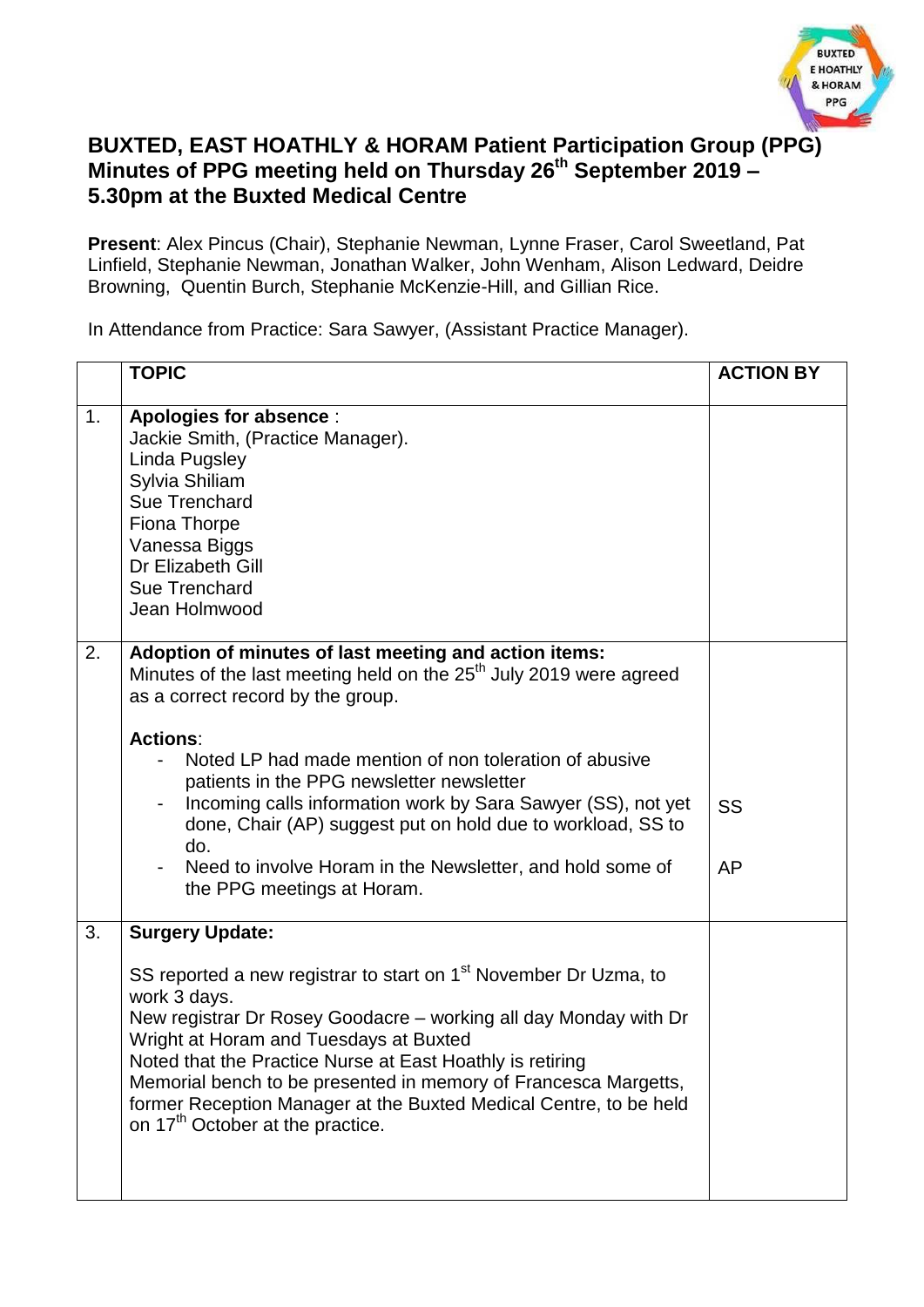| 4. | <b>Proposed Annual General Meeting (AGM):</b>                                         |            |
|----|---------------------------------------------------------------------------------------|------------|
|    | Discussion was held on whether we should hold a PPG AGM                               |            |
|    | Suggested Agenda                                                                      |            |
|    | Work of the PPG                                                                       |            |
|    | <b>Election of Officers</b>                                                           |            |
|    |                                                                                       |            |
|    | - Topic presentation, Primary Care Network                                            |            |
|    | Presentation from a G.P partner                                                       |            |
|    | Discussion was then held on how to better communicate with                            |            |
|    | patients on the work of the PPG.                                                      |            |
|    | Agreed to hold AGM, Alison Ledward (AL), Lynne Fraser (LF) and                        | AP, AL, LF |
|    | AP to form an AGM sub committee.                                                      |            |
|    | Proposed to hold at the surgery on either a Monday or Wednesday                       |            |
|    | evening 7pm.                                                                          |            |
|    | Sub committee to look at possible dates for November.                                 |            |
| 5. | <b>Newsletter:</b>                                                                    |            |
|    | Noted that the PPG Newsletter had been circulated by Linda Pugsley                    |            |
|    | (LP). AP thanked LP in her absence for another great product                          |            |
|    | AP asked SS how many copies had been produced 20 copies at                            |            |
|    | East Hoathly and 40 copies at Buxted and laminated copies provided                    |            |
|    | for reception areas.                                                                  |            |
|    | Noted LP had circulated on local Social media sites.                                  |            |
|    |                                                                                       |            |
| 6. | <b>Website Update:</b>                                                                |            |
|    | Stephanie Newman (SN) nil new to update.                                              |            |
|    | SN offered to meet with SS and Jackie Smith, perhaps in the form of                   |            |
|    | a website yearly review and also to look at social media site potential               |            |
|    | with Facebook etc.                                                                    | SS, SN, JS |
|    | SN agreed to check with LP with regard to Horam social media sites<br>for Newsletter. | <b>SN</b>  |
|    |                                                                                       |            |
| 7. | Patient Feedback: IPSOS MORI 2019 Survey.                                             |            |
|    | Pat Linfield (PL)                                                                     |            |
|    | Nothing to report, no comments received.                                              |            |
|    | SN suggested the boxes are removed as they are not used for this                      |            |
|    | purpose.                                                                              |            |
|    | LF going to check what is in use in Horam.                                            | LF         |
|    | A discussion was held on the 'perception' with the Horam surgery                      |            |
|    | now under the wider practice, being the poor relation.                                |            |
|    | AL suggested that communication from the practice and patient                         |            |
|    | feedback should be more focused on Horam, and therefore to                            | SS         |
|    | concentrate the proposed patient survey at Horam.                                     |            |
|    | Lynne commented on the wonderful nurse practitioner at Horam, who                     |            |
|    | was much missed.                                                                      |            |
|    | AP will check the IPSOS mori poll results for Horam.                                  | AP         |
|    | Jonathan Walker (JW) suggested the surgery could use the                              |            |
|    | communication channels in the parish newsletter and or parish                         |            |
|    | meetings.                                                                             |            |
|    |                                                                                       |            |
|    |                                                                                       |            |
|    |                                                                                       |            |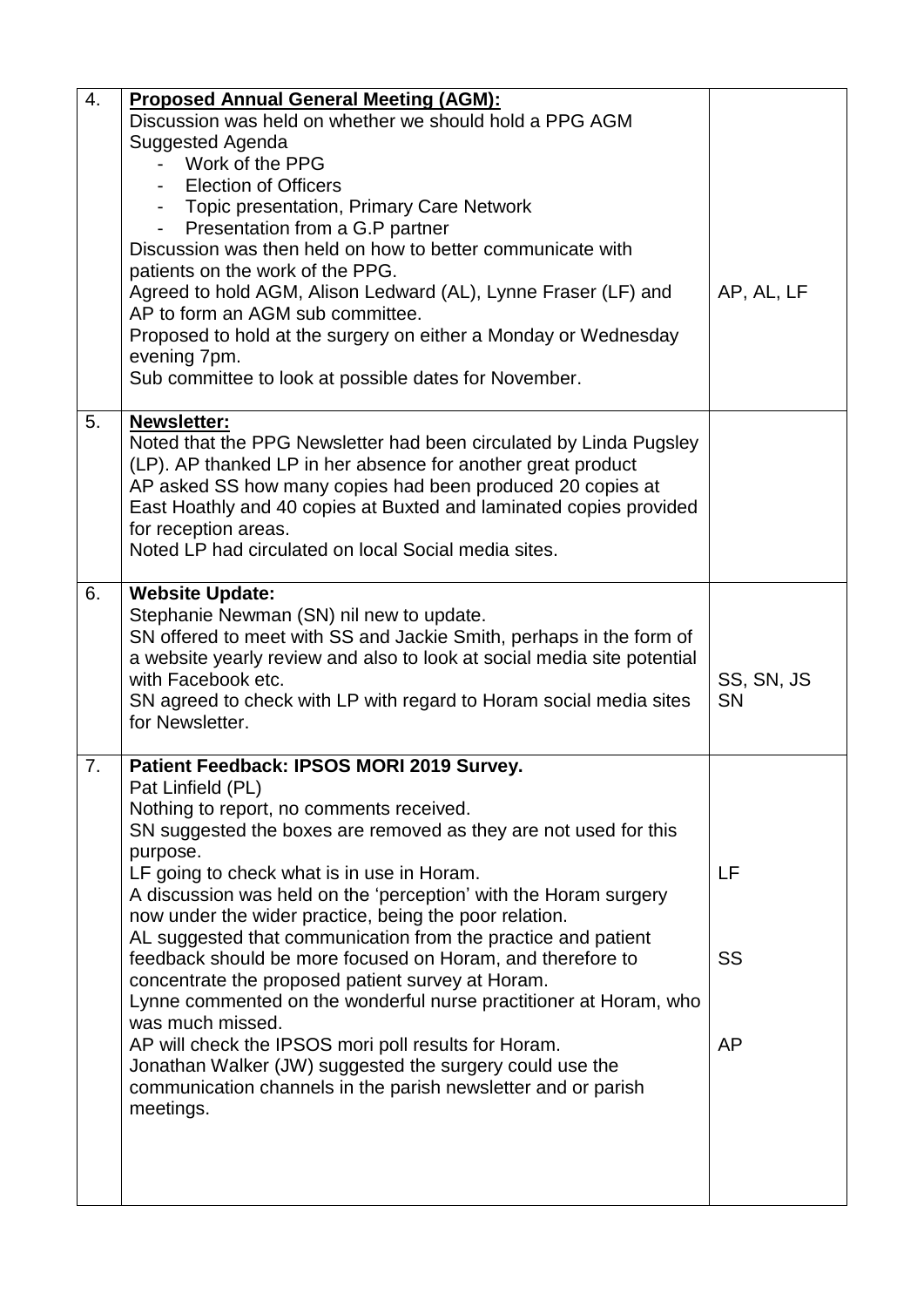| 8. | Health Awareness Displays LP and Carol Sweetland to lead.                    |       |
|----|------------------------------------------------------------------------------|-------|
|    | Noted the topics agreed as below.                                            | LP/CS |
|    | <b>Topics</b>                                                                |       |
|    | <b>Nov/Dec - Arthritis</b><br>$\cap$                                         |       |
|    | Jan/Feb- Living with Chronic Pain<br>$\circ$                                 |       |
|    | Linda has raised concerns on 'fly tipping', people advertising their         |       |
|    | business on the PPG display, SS said not allowed unless relevant             |       |
|    | and agreed, all aware.                                                       |       |
|    | Displays are in Buxted and East Hoathly surgeries, but unfortunately         |       |
|    | not in Horam as there is not the space.                                      |       |
|    |                                                                              |       |
|    | Patient Representative Group (PRG) Update.- ( Note the PRG                   |       |
|    | Group is a collaboration of the locality PPG Chairs): AP (Chair)             |       |
|    |                                                                              |       |
|    | AP attended the PRG meeting on 19 <sup>th</sup> September 2019 and gave      |       |
|    | feedback to the group.                                                       |       |
|    | A presentation was given by Hugo Luck from the Clinical                      |       |
|    | Commissioning Group (CCG) on Primary Care Networks (PCNs)                    |       |
|    | There are 4 PCNs in High Weald Lewes and Haven covering 100%                 | L.P.  |
|    | of population                                                                |       |
|    | •All PCNs have signed their Network Agreement and appointed a                |       |
|    | <b>Clinical Director</b>                                                     |       |
|    | •All practices are delivering Extended Hours from July 2019                  |       |
|    | •Some are recruiting additional roles (Clinical Pharmacists and Social       |       |
|    | Prescribers)                                                                 |       |
|    | . Some are working with local provider partners to provide more              |       |
|    | joined up responsive care                                                    |       |
|    | •Part of a wider Primary Care Strategy<br>We are in the Greater Wealden PCN* |       |
|    |                                                                              |       |
|    | <b>Greater Wealden PCN*</b>                                                  |       |
|    | <b>Clinical Director - Dr Ragu Rajan</b>                                     |       |
|    | <b>Bird in Eye Surgery</b>                                                   |       |
|    | <b>Buxted Medical Centre (Buxted, East Hoathly &amp; Horam)</b>              |       |
|    | <b>Heathfield Surgery</b>                                                    |       |
|    | <b>Herstmonceux Health Centre</b>                                            |       |
|    | <b>Mid Downs Medical Practice</b>                                            |       |
|    | The Meads Medical Centre                                                     |       |
|    |                                                                              |       |
|    | <b>High Weald PCN</b>                                                        |       |
|    | <b>Clinical Director - Dr David Roche</b>                                    |       |
|    | <b>Ashdown Forest Health Centre</b>                                          |       |
|    | <b>Beacon Surgery</b>                                                        |       |
|    | Groombridge & Hartfield Medical Group                                        |       |
|    | <b>Rotherfield Surgery</b>                                                   |       |
|    | <b>Saxonbury House Surgery</b><br><b>Wadhurst Medical Group</b>              |       |
|    | <b>Woodhill Surgery</b>                                                      |       |
|    |                                                                              |       |
|    |                                                                              |       |
|    |                                                                              |       |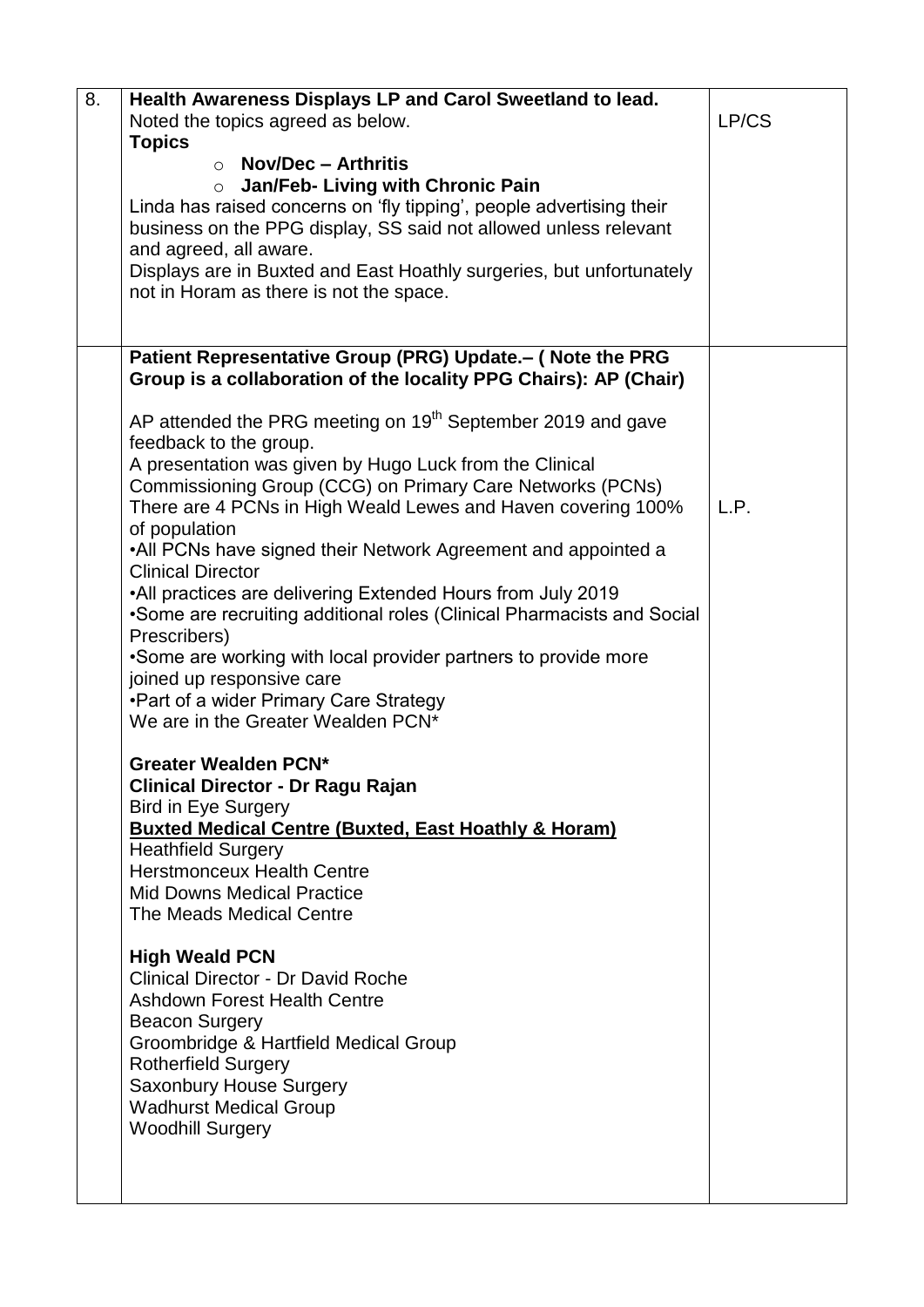|     | <b>Foundry Healthcare Lewes PCN</b><br><b>Clinical Director - Dr Phillip Wallek</b><br><b>School Hill Medical Practice</b><br><b>St Andrews Surgery</b><br><b>River Lodge Surgery</b>                                                                                                                                                                                                                                                                                                                                                                                                                                                                                                                                                                                                                                                                                                     |  |
|-----|-------------------------------------------------------------------------------------------------------------------------------------------------------------------------------------------------------------------------------------------------------------------------------------------------------------------------------------------------------------------------------------------------------------------------------------------------------------------------------------------------------------------------------------------------------------------------------------------------------------------------------------------------------------------------------------------------------------------------------------------------------------------------------------------------------------------------------------------------------------------------------------------|--|
|     | <b>The Havens PCN</b><br>Clinical Director - Dr Geraldine Vaughan<br><b>Chapel Street Surgery</b><br><b>Meridian Surgery</b><br><b>Quayside Medical Practice</b><br><b>Rowe Avenue Surgery</b>                                                                                                                                                                                                                                                                                                                                                                                                                                                                                                                                                                                                                                                                                            |  |
|     | AP reported New funding has been made available for PCNs.<br>Circa £3.20 per patient in the group, £150, 000 - 160,000<br>The roles of Clinical Pharmacists and Social Prescribers are the first<br>to be financially supported, and a Community navigator role to be<br>part of this new funding.                                                                                                                                                                                                                                                                                                                                                                                                                                                                                                                                                                                        |  |
|     | Online G.P consultations procurement is to take place by the CCG,<br>AP was asked to consider participation in this, unfortunately not<br>unable to do this and Norman Pugsley (LP's husband and former<br>PPG Chair): was considering putting his name forward as lay<br>representation.<br>Post meeting note Norman has now taken up this role.                                                                                                                                                                                                                                                                                                                                                                                                                                                                                                                                         |  |
|     | SN enquired as to whether the Community Hospital Strategy work<br>had been discussed at the PRG as she had attended a stakeholder<br>meeting on this in June, the secretary of the PRG, Elizabeth Keating,<br>had also been present at this event.<br>The workshop had looked at the 3 community hospitals, Uckfield,<br>Crowborough and Lewes.<br>There was a consensus view that Uckfield Hospital requires a<br>General Manager to have a grip on services and any future service<br>development there. It was also discussed that the new PCN Clinical<br>Director (s) should have this in their remit, as potential opportunities<br>going forward.<br>AP acknowledged the discussion had only taken place on Lewes<br>Hospital as there is now a delay in its development.<br>SN handed AP the meetings slides and notes and offered to contact<br>EK to see if any further update. |  |
|     | PRG - Next meeting to be held on Thursday 14th November at 6pm<br>at Uckfield Hospital.                                                                                                                                                                                                                                                                                                                                                                                                                                                                                                                                                                                                                                                                                                                                                                                                   |  |
| 10. | A.O.B<br>Stephanie McKenzie Hill<br>Noted when collecting a prescription at the dispensary, there was a<br>"why Drs can be late reasons leaflet"<br>One side was useful however the other side was deemed a little<br>sarcastic and therefore not helpful.                                                                                                                                                                                                                                                                                                                                                                                                                                                                                                                                                                                                                                |  |